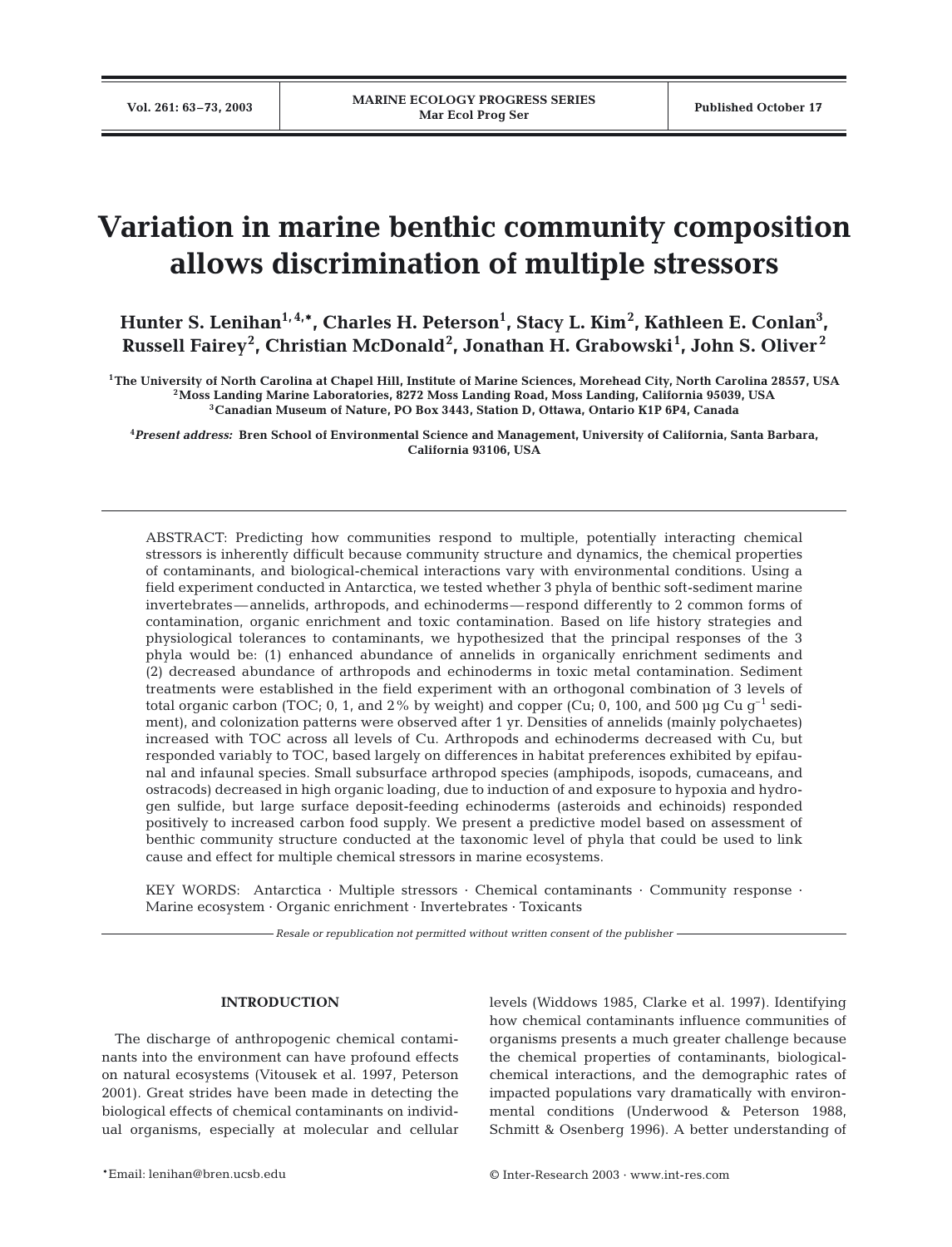the ecological effects of pollutants and how they vary with environmental factors will improve our ability to detect and mitigate the impacts of anthropogenic activities in marine ecosystems.

Mixtures of biotic wastes, synthetic-organic compounds (e.g. polychlorinated biphenyls [PCBs] and pesticides), metals, hydrocarbons, and various inorganic chemicals are injected into the ocean from municipal and industrial outfalls, atmospheric fallout, rivers, spills, and many non-point discharges (e.g. groundwater seepage and stormwater runoff). These anthropogenic contaminants may accumulate in sediments of bays, estuaries, and nearshore coastal zones. As a result, coastal regions worldwide experience acute and chronic exposure to 2 generic types of marine pollutants: organic enrichment (organic carbon and nutrient loading) and toxicants (organic or inorganic compounds, heavy metals, and petroleum hydrocarbons; Long 2000). Environmental concentrations of organic enrichment and toxicants near both point and non-point discharges are often confounded in space and time, making their separate and combined biological effects difficult to detect, especially at the levels of population and community (Peterson et al. 1996).

Over \$1 billion US dollars are spent annually worldwide to monitor pollutants and their ecological impacts (NRC 1990). Current pollution monitoring programs assess organic enrichment and toxicity using a tripartite approach—the Sediment Triad—which entails a combination of chemical analyses, field-based community surveys, and laboratory toxicity tests (Long & Chapman 1985). Community surveys assess the abundance and spatial distribution of sediment-dwelling macroinvertebrates ('benthos') because component species are sedentary, trophically diverse, and important in marine food webs (Lenihan & Micheli 2001). Benthic communities integrate the effects of contaminants through physical contact with sediments, ingesting sediment, or bioaccumulating contaminants via food webs (Gray 1974). Chemical analyses of sediments and toxicity bioassays are used to help explain the results of the community surveys, although cause and effect relationships between contamination and community response are usually based on correlative and non-mechanistic evidence (Schmitt & Osenberg 1996).

Models have been developed to predict how marine communities respond to single contaminant types but not to multiple contaminant stressors. Pearson & Rosenberg (1978) synthesized the impacts of organic enrichment on marine benthos and found that total biomass, the relative proportion of deposit feeders, and abundance of species with 'opportunistic' life histories (e.g. high fecundity, short generation time, and rapid dispersal) increased in organically enriched sediments. How opportunistic species, including many species of

polychaete, oligochaete, and nematode worms, respond when exposed to varying mixtures of organic enrichment and toxicants is unclear. Warwick & Clarke (1993) developed multivariate analyses of benthos conducted at the taxonomic level of phyla that ranked the severity of various forms of disturbances, including wave action, sedimentation, or complex mixtures of chemical pollutants in 9 temperate latitude locations. The graphical model that Warwick & Clarke generated from their analyses provided a novel means of predicting how soft-sediment benthos responds to multiple disturbance types. However, their model, like other pollution community indices (Raffaelli & Mason 1981, Warwick 1986, Somerfield & Clarke 1995, Maurer et al. 1999), does not distinguish impacts caused by specific chemicals or chemical classes, or by combinations of chemicals.

Here we present the results of a manipulative experiment conducted in Antarctica used to test whether the patterns of community response are so predictable as to provide a reliable means of inferring the nature of the stressors. We tested the hypothesis that changes of abundance in 3 benthic invertebrate phyla provide a powerful yet potentially cost-effective biological indicator that discriminates between the effects of the 2 generic classes of pollutants, i.e. organic enrichment and toxicants. Specifically, we predicted that marine Annelida would increase in abundance in response to sediment organic enrichment, while Arthropoda and Echinodermata would decrease in abundance when exposed to toxicants. According to our model, an increase in annelids, with or without increases in arthropods and echinoderms, signifies organic enrichment. In contrast, large decreases in arthropods and echinoderms, without an increase in annelids, signify the presence of toxicants. An increase in annelids with concomitant decreases in arthropods and echinoderms signifies the presence of both pollutant types. We use the results of the experiment to construct a general predictive model that could be used to link the response of marine benthos to varying levels and mixtures of organic enrichment and toxicants in marine ecosystems.

## **MATERIALS AND METHODS**

**Life history traits of marine benthic invertebrates.** Our hypothesis is based on life history traits and physiological responses to enrichment and toxicants typically exhibited by the dominant species within each of the 3 phyla. Annelids rapidly colonize organically enriched areas because many species have opportunistic life histories and relatively high tolerance to some toxicants due to the *in vivo* production of detoxifying secondary metabolites and proteins (Marcano et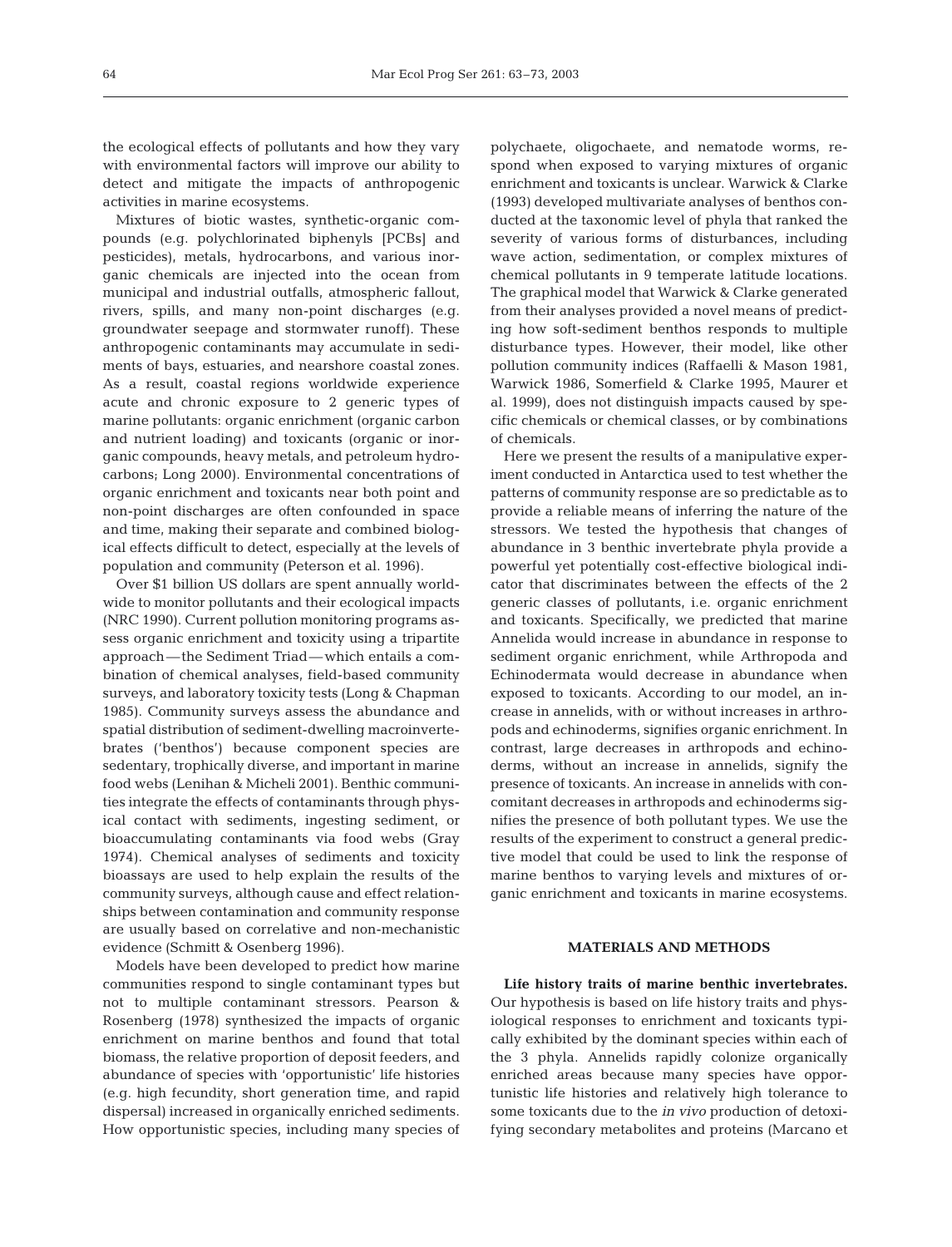al. 1996, Völkel & Grieshaber 1997, Wallace et al. 1998). Nevertheless, in many intensely polluted areas, no annelids persist because the concentration of toxicants is too high to detoxify (Steichen et al. 1996). In contrast, there are relatively fewer species of arthropods and echinoderms with opportunistic life histories, and these phyla are more sensitive to toxic chemicals because they generally lack detoxification mechanisms (James 1989, Bryan & Langston 1992, but see Nassir et al. 2000, Wallace et al. 2000). In sediments with high organic loading, very few macroorganisms persist in any phylum because of high microbial oxygen demand leading to hypoxia/anoxia and the production of toxic hydrogen sulfide (Fenchel & Riedl 1970, Pearson & Rosenberg 1978, Diaz & Rosenberg 1995).

**Experimental design.** We tested our hypothesis with a field experiment conducted near McMurdo Station (77° 50' S, 166° 40' E; Ross Island, McMurdo Sound), the major US research station in Antarctica. Nearshore marine habitats at McMurdo Station are continuously loaded with raw sewage and food refuse, causing organic enrichment (Lenihan et al. 1990, Lenihan 1992). Similar organic materials, along with paper and brewery distillates, hydrocarbons, and agricultural organic wastes are deposited on the seafloor in varying combinations worldwide. Benthic habitats at McMurdo Station have also been contaminated with PAHs, PCBs, and heavy metals, due to shipping activities and the dumping of industrial and scientific wastes (Lenihan et al. 1990, Risebrough et al. 1990). McMurdo Sound is an ideal location for conducting long-term field experiments on the shallowwater seafloor because intrinsic natural disturbances are minimized, wave action is reduced by sea ice, temperature variation is minimal, biological disturbance by large predators is lacking, riverine sedimentation is non-existent, and benthic invertebrate communities are abundant, well-described, and species-rich (Dayton et al. 1969, Dayton & Oliver 1977, Lenihan & Oliver 1995).

We used a manipulative field experiment to assess whether multiple contaminants and their interaction cause specific biological responses under natural environmental conditions. Our experiment allowed us to control contaminant levels, track environmental fluctuations, and quantify the impact of chemical changes on colonization and subsequent community structure after a 1 yr period. We employed a factorial experimental design to test separate and joint effects of total organic carbon (TOC) in sediments and copper (Cu) on colonizing benthos. TOC and Cu were used as proxies for organic enrichment and toxicants, respectively. Cu was chosen because it is harmful to marine invertebrates (Furness & Rainbow 1990), is an easy element to

work with analytically, and is a toxicant at McMurdo Station (Lenihan et al. 1990). Sediment (~375 l total) collected by divers at a pristine site (Cinder Cones, north of Knob Pt.; 9 km from McMurdo Station) was returned to the McMurdo Station laboratory, sieved through 1 mm mesh to remove debris and large fauna, and then defaunated by drying over a 7 d period at 30 to 42°C. Subsamples of sediment were then spiked with either a solution of  $CuSO<sub>4</sub>$ , an organic carbon mixture (homogenized wheat flour, beans, and peas), or both, to create an orthogonal combination of 3 levels of Cu concentration (0, 100, and 500  $\mu$ g Cu g<sup>-1</sup> sediment) at each of 3 levels of TOC (0, 1, and 2% by weight in sediments), creating 9 total sediment treatments. The 0 µg Cu  $g^{-1}$  sediment treatment actually contained an ambient range of Cu concentrations (39 to 67  $\mu$ g Cu g<sup>-1</sup> sediment) found in sediments at the pristine Cinder Cones site (Lenihan et al. 1990). Our organic carbon mix was used to mimic the 2 major organic enrichment sources at McMurdo Station, food refuse from the local galley and human sewage debris (Howington et al. 1992).

Spiked sediments were placed into plastic colonization trays (440 cm<sup>2</sup>  $\times$  9 cm deep; n = 8 of each treatment combination; 72 total) that were capped, moved, and subsequently uncapped after placement onto the seafloor. The colonization trays were installed on 5 to 17 November 1997 and retrieved on 17 to 23 November 1998. Divers placed the trays at 18 m water depth at Cinder Cones so that the tops of the side walls sat flush with the sediment surface. After 1 mo, 2 randomly selected trays from each sediment treatment were sampled for % TOC, Cu concentration, and grain size using an acid-washed (trace metal clean), 4 cm diameter polyethylene core that was inserted to 5 cm depth, thus providing  $63 \text{ cm}^3$  of sediment sample. After 1 yr, trays were re-capped and brought back to the laboratory, where a sediment chemistry core was taken from every replicate, after which the remaining sediments were sampled for organisms by passing the sediments through 0.25 mm mesh. Animals were fixed with buffered 10% formalin, and later identified and counted under a dissecting microscope. Appropriate trace-metal clean procedures were used throughout the experiment. Chemical analyses and sediment grain size were analyzed by the Moss Landing Marine Pollution Laboratory: % TOC was analyzed with a Perkin-Elmer elemental analyzer; bulk Cu levels were analyzed with Inductive Coupled Plasma Mass Spectrometry (ICPMS); and grain size analysis was conducted using a combination of sieve and hydrometer analysis.

**Data analysis.** Differences in % TOC and sediment grain size (% silt/clay) among the 9 sediment treatments were compared using 1-way ANOVA. A 2-way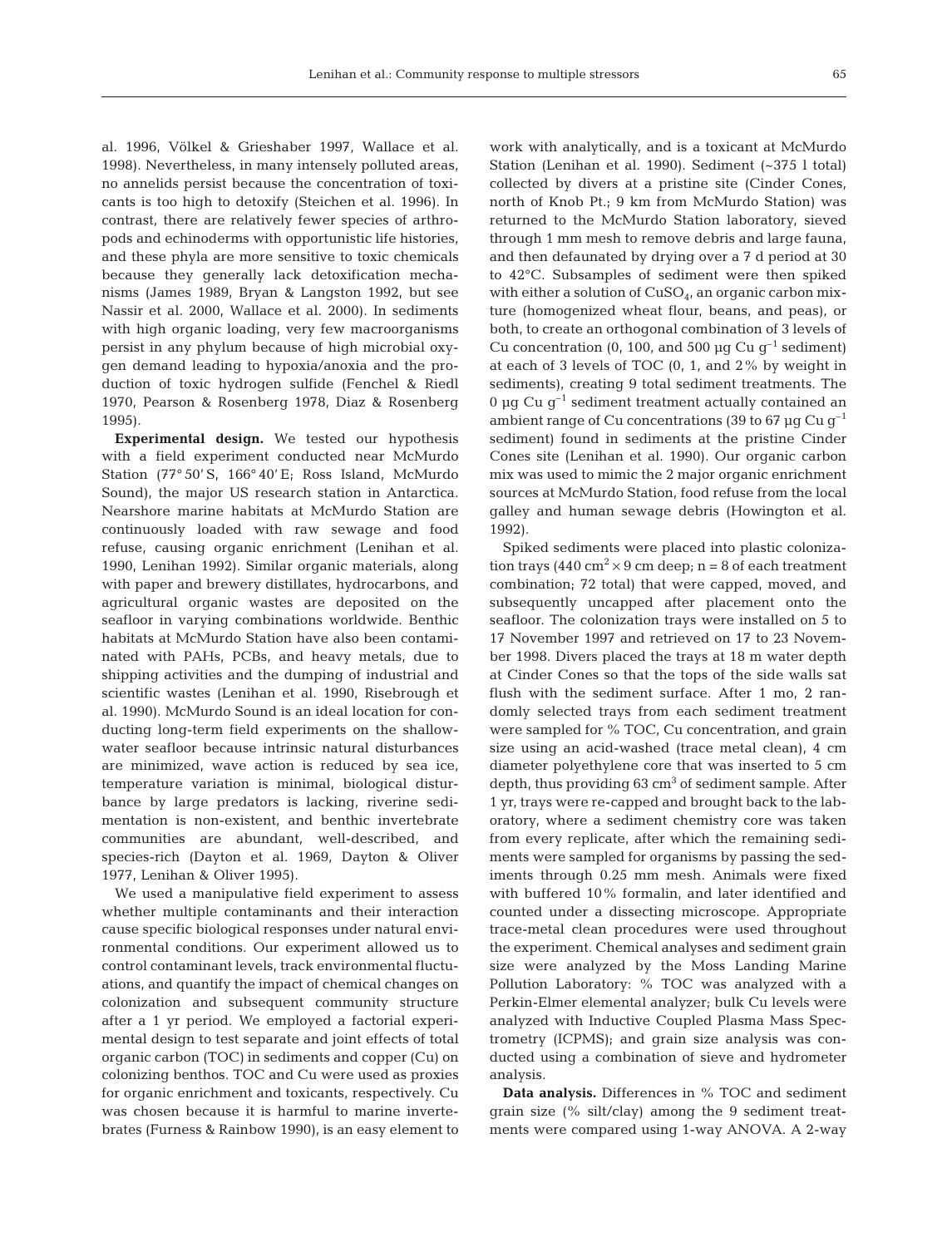ANOVA was used to test whether Cu concentrations in trays varied with sediment treatment and sampling period (1 mo vs 1 yr of exposure), with Sediment treatment and Period as crossed, fixed factors. This test was conducted to determine whether Cu concentrations changed over the course of the experiment through dissolution, diagenesis, or other geochemical processes that could have changed the level of toxicity in the sediment treatments. A similar 2-way ANOVA was not conducted with % TOC because samples were destroyed accidentally during shipment from Antarctica. A 2-way MANOVA was used to test whether the joint abundances of the 3 phyla varied in response to different concentrations of TOC, Cu, and their interaction. MANOVA was also used to test whether the joint abundances of specific invertebrate taxa (i.e. species) varied in response to different concentrations of TOC, Cu, and their interaction. When significant differences were found in MANOVA, univariate ANOVA was used to test for differences in the response of each phylum or species to the sediment treatments. Prior to ANOVA and MANOVA, data were tested for hetero-



Fig. 1. Mean  $(\pm SE)$  concentrations of (a) total organic carbon (TOC) and (b) copper (Cu) in sediment treatments in colonization trays. % TOC by weight in sediments was measured after 1 yr of exposure on the seafloor. Cu concentrations (total  $\mu$ g Cu g<sup>-1</sup> dry weight of sediment) were measured after 1 mo (Before) and 1 yr (After) of exposure. N = 2 measurements per sediment treatment for each pollutant type. Results of SNK post-hoc tests are provided above each bar  $(A > B > C > D > E$  at  $p < 0.05$ )

geneity of variances using Cochran's test. Data for % TOC, Cu concentration, and sediment grain size had homogeneous variances. Data from the MANOVA of invertebrate abundances (phyla and species) had heterogeneous variances and were square-root transformed. Transformed data passed subsequent Cochran's tests for homogeneity of variances  $(C_{critical} = 0.44;$  $C = 0.29 - 0.41$ ;  $p > 0.05$ ). After ANOVA, differences between specific treatments were determined with Student-Newman-Keuls (SNK) post-hoc tests ( $\alpha$  = 0.05).

### **RESULTS**

#### **Chemical analyses**

Concentrations of TOC and Cu, and sediment grain size changed little in the colonization trays over 1 yr of exposure on the seafloor (Fig. 1). Levels of % TOC in sediments (with or without Cu) measured after 1 yr in November 1998 were significantly different among the 3 TOC treatments (1-way ANOVA;  $F_{8.9}$  = 202.35; MS = 1.16; p = 0.0001; 0% < 1% < 2%; SNK tests,  $p < 0.05$ , regardless of Cu level (Fig. 1a). Over the course of the experiment, 100  $\mu$ g Cu g<sup>-1</sup> sediment treatments ranged from 115 to 147 µg total Cu  $q^{-1}$  sediment, and 500 µg Cu  $q^{-1}$  sediment treatments ranged from 418 to 529 µg total Cu  $g^{-1}$  sediment . All Cu concentrations measured in the 100 and 500  $\mu$ g Cu g<sup>-1</sup> sediment treatments are considered toxic to marine organisms by the US EPA based on results of standardized laboratory toxicity bioassay tests using marine amphipods (US EPA 2000). The 0  $\mu$ q Cu q<sup>-1</sup> sediment Cu treatments maintained Cu concentrations ranging from 57 to 66  $\mu$ g Cu g<sup>-1</sup> sediment, levels considered non-toxic to marine organisms by the US EPA (Fig. 1b; US EPA 2000).

Concentrations of Cu in colonization trays sampled after both 1 mo and 1 yr of exposure varied significantly with the interaction of sediment treatment and period (2-way ANOVA; Sediment treatment × Period interaction,  $F_{8,18} = 3.42$ ; MS = 385.63; p = 0.01). This interaction was due to variation in Cu levels among the 500 µg Cu  $q^{-1}$  sediment treatments (SNK,  $p < 0.05$ ; Fig. 1b). Variation among the 500  $\mu$ g Cu g<sup>-1</sup> sediment treatments may have resulted from incomplete mixing (i.e. spatial variation) of Cu within the original 125 l batch of sediment used to create this sediment treatment. Levels of Cu in the 0 and 100  $\mu$ g Cu g<sup>-1</sup> sediment treatments did not change significantly with sediment treatment or period (SNK tests,  $p > 0.05$ ). Cu concentration was greatest in the 500  $\mu$ g Cu g<sup>-1</sup> sediment treatment, and was greater in the 100  $\mu$ g Cu g<sup>-1</sup> sediment treatments than in the 0  $\mu$ g Cu g<sup>-1</sup> sediment treatments (SNK,  $p < 0.05$ ).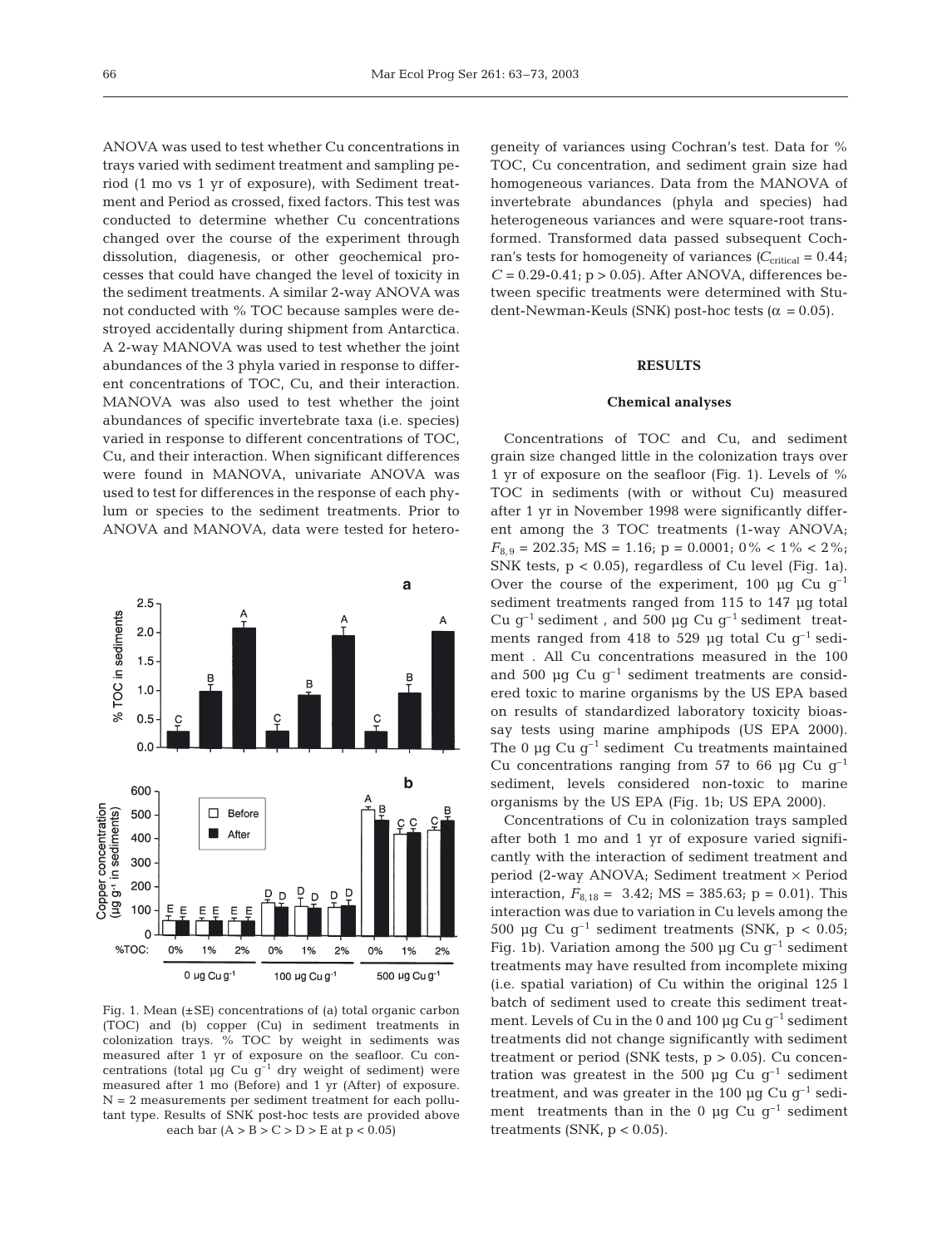Sediment grain size (% silt/clay) did not differ among treatments (1-way ANOVA,  $F_{8,9} = 2.90$ , MS = 0.59;  $p = 0.07$  at the end of the experiment. The % silt/clay in all treatments ranged from 5.44 to 7.53, levels similar to those previously sampled in ambient sediments at Cinder Cones (Lenihan et al. 1990, Lenihan & Oliver 1995).

Hypoxia/anoxia and hydrogen sulfide appeared to be present in all replicates of the 2% TOC treatment, because subsurface sediments smelled like sulfide, changed color from black to gray with depth (indicative of reducing conditions), and sediment surfaces supported colonies of a white bacterium, probably *Beggitoa* sp., which thrives on sulfide flux (Kowallik & Pringshe 1966, Fenchel & Bernard 1995). Most of the replicates of the 1% TOC also released a faint sulfide odor but did not support a white bacterial growth.

#### **Community response**

Experimental trays were colonized by high densities of annelids (polychaete and oligochaete worms), arthropods (amphipods, tanaids, isopods, ostracods, and harpacticoid copepods), and echinoderms (epifaunal asteroids and both epifaunal and infaunal echinoids) that inhabit the Cinder Cones community. Except for the echinoderms, many of the organisms were small (0.2 to 4.0 mm) deposit-feeding, suspension-feeding, or predatory infaunal species that colonized either by larval settlement or immigration. Trays were also colonized by molluscs, nemerteans, cnidarians, and a large (2 to 5 mm diameter) protist, *Gromia oviformis* Dujardin.

Results of MANOVA followed by univariate ANOVAs revealed that annelid, arthropod, and echinoderm abundance varied with both pollutants and their interaction (Table 1).

#### Annelids

Annelid abundance increased significantly with TOC at each Cu concentration (Fig. 2a; SNK,  $p < 0.05$ ), but also decreased significantly with increasing Cu concentration (SNK,  $p < 0.05$ ). That is, annelids at the highest TOC concentration (2%) decreased with increasing Cu. In addition, there were fewer annelids at 1% TOC  $\times$  500 µg Cu g<sup>-1</sup> sediment than at 1% TOC  $\times$  0 µg Cu g<sup>-1</sup> sediment and 1 % TOC  $\times$  100 µg Cu  $q^{-1}$  sediment (SNK,  $p < 0.05$ ). Finally, there were more annelids in the most polluted sediments (2% TOC  $\times$ 500 µg Cu  $g^{-1}$  sediment) than in unpolluted (i.e. 0% TOC  $\times$  0 µg Cu g<sup>-1</sup> sediment) control treatments (SNK, p < 0.05). Overall, differences in TOC explained a majority (62%) of the variation in annelid abundance across all treatments (Table 1).

Variation in the abundance of annelids among treatments was driven by 3 species of polychaete worms: *Spiophanes tcherniai* Fauvel (family: Spionidae), *Capitella perarmata* Gravier (Capitellidae), and *Ophryotrocha notialis* Ehlers (Dorvilleidae) (Table 2). These species accounted for more than 90% of the biomass of annelid species in the experiment (authors' unpubl. data). The tube-building, facultative suspension feeder *S. tcherniai* was the most abundant species in unpolluted and less-polluted sediments. Abundance of *S. tcherniai* varied with TOC, Cu, and their interaction across treatments (MANOVA, Wilk's lambda = 0.001,  $F = 13.41$ ,  $p = 0.0001$ ; ANOVA, TOC  $\times$  Cu, MS = 218.63,  $F_{4, 54} = 16.76$ ,  $p = 0.001$ . There was no difference in the density of *S. tcherniai* between the 0% TOC  $\times$  0 µg Cu g<sup>-1</sup> and 0% TOC  $\times$  100 µg Cu g<sup>-1</sup> sediment treatments (SNK,  $p > 0.05$ ), but both of these treatments had more *S. tcherniai* than any other treatment (SNK,  $p < 0.05$ ). There were no significant differences in *S. tcherniai* among any other treatments

Table 1. Results of MANOVA comparing the abundance of annelids (A), arthropods (Ar), and echinoderms (E) in contaminated sediments after 1 yr of exposure at Cinder Cones in McMurdo Sound, Antarctica. MANOVA tested whether the 3 response variables varied together as a function of total organic carbon in sediments (TOC; 0, 1, and 2%), copper (Cu; 0, 100, 500 µg Cu  $g^{-1}$  sediment), and their interaction (see 'Results' for actual concentrations of TOC and Cu spiked sediments). Shown also are the subsequent univariate ANOVAs for each response variable. df = degrees of freedom; *F* = *F*-ratio; p = p-value; Total SS = total sum of squares for each ANOVA; Partial  $r^2 = SS$  for each model/total SS

| Source                                          | df                |                        | Annelids (A)               |                      |   | Arthropods (Ar)                               |                      |   | Echinoderms (E)                            |                           |                        | <b>MANOVA</b><br>(A, Ar, E) |                            |  |
|-------------------------------------------------|-------------------|------------------------|----------------------------|----------------------|---|-----------------------------------------------|----------------------|---|--------------------------------------------|---------------------------|------------------------|-----------------------------|----------------------------|--|
|                                                 |                   | F                      | р                          | Partial<br>$r^2$     | F | p                                             | Partial<br>$r^2$     | F | p                                          | Partial<br>r <sup>2</sup> | Wilk's<br>lambda value | F                           | p                          |  |
| <b>TOC</b><br>Cu<br>$TOC \times Cu$<br>Residual | 2<br>2<br>4<br>54 | 88.63<br>13.53<br>6.65 | 0.0001<br>0.0001<br>0.0002 | 0.62<br>0.09<br>0.09 |   | 44.30 0.0001<br>138.56 0.0001<br>18.15 0.0001 | 0.18<br>0.56<br>0.15 |   | 11.47 0.0001<br>190.30 0.0001<br>3.00 0.03 | 0.05<br>0.81<br>0.02      | 0.07<br>0.04<br>0.14   | 34.21<br>48.28<br>8.65      | 0.0001<br>0.0001<br>0.0001 |  |
| Total df:                                       | 62                | Total SS: 166.22       |                            |                      |   | 680.35                                        |                      |   | 59.78                                      |                           |                        |                             |                            |  |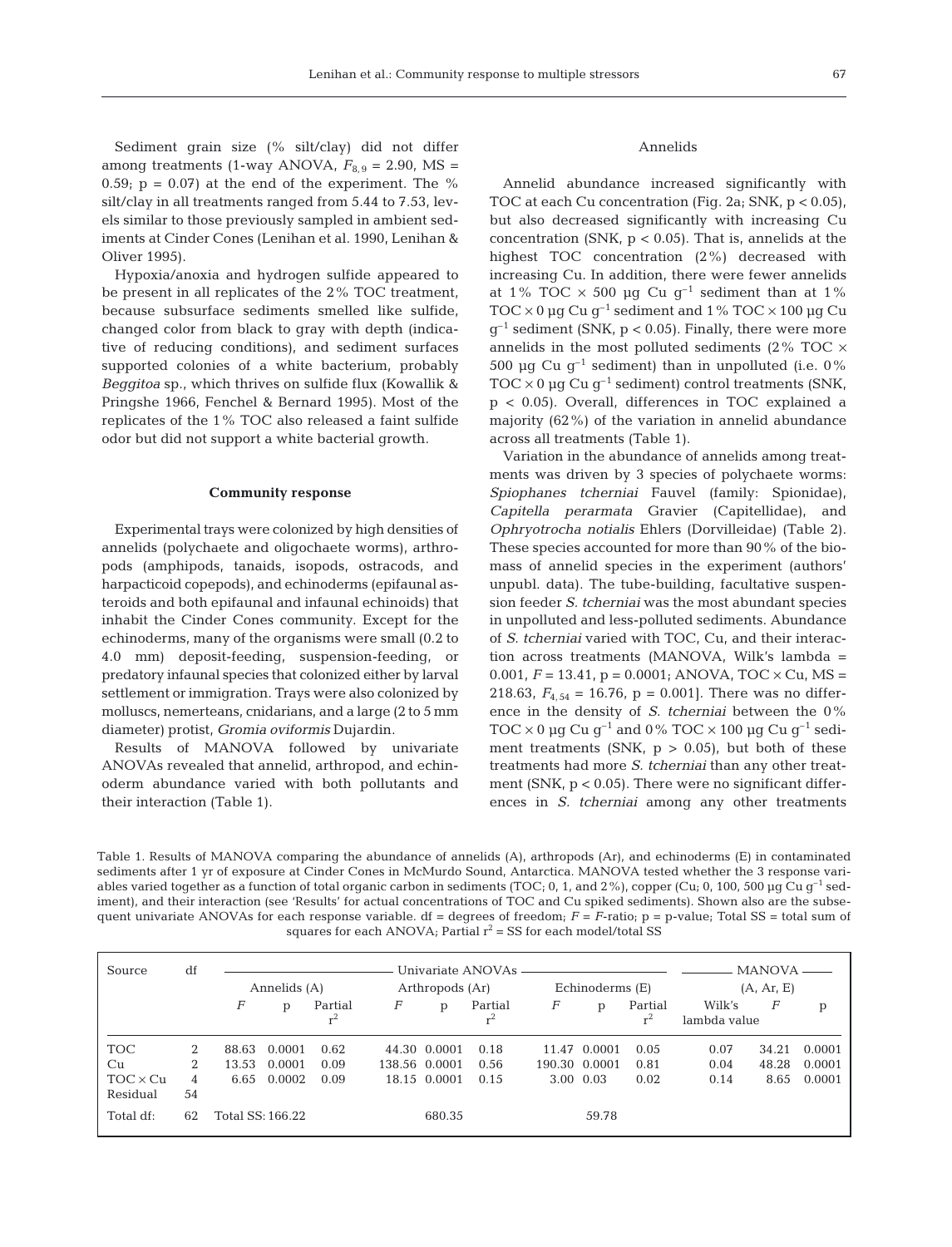

Fig. 2. Mean  $(\pm SE)$  densities of (a) annelids, (b) arthropods, and (c) echinoderms recovered in colonization trays containing pollutant-treated sediments at Cinder Cones in McMurdo Sound, Antarctica, in 1998. Actual concentrations of TOC and Cu are provided in Fig. 1.  $N = 8$  replicate colonization trays per sediment treatment. Results of SNK post-hoc tests are provided above each bar  $(A > B > C > D > E < F$  at  $p < 0.05$ )

(SNK, p > 0.05). *Capitella perarmata* and *Ophryotrocha notialis* were the most abundant species in treatments containing TOC, Cu, or their combination (Table 2). The abundance of *C. perarmata*, a near surface deposit-feeder*,* varied with TOC, Cu, and their interaction (MANOVA, Wilk's lambda =  $0.001$ ,  $F =$ 13.41,  $p = 0.0001$ ; ANOVA, TOC  $\times$  Cu, MS = 2289.00,  $F_{4, 54} = 13.00$ ,  $p = 0.0001$ ). The pattern of *C. perarmata* abundance was complex: in general, they increased with TOC at each level of Cu, but this relationship decreased with increasing Cu concentration (SNK, p < 0.05). The abundance of *O. notialis*, also a near surface deposit-feeder, varied with TOC, Cu, and their interaction as well (MANOVA, Wilk's lambda =  $0.001$ ,  $F =$ 13.41,  $p = 0.0001$ ; ANOVA, TOC  $\times$  Cu, MS = 425.71,

 $F_{4, 54} = 7.50$ ,  $p = 0.0001$ ). The number of *O. notialis* was higher in 1% TOC  $\times$  0 µg Cu g<sup>-1</sup> sediment, 2% TOC  $\times$ 0 µg Cu  $q^{-1}$  sediment, and 2% TOC  $\times$  100 µg Cu  $q^{-1}$ sediment than the other treatments (SNK,  $p < 0.05$ ; Table 2). There were fewer *O. notialis* in the 0% TOC  $\times$  0 µg Cu g<sup>-1</sup> sediment and 0% TOC  $\times$  100 µg Cu g<sup>-1</sup> sediment treatments than all other treatments (SNK, p < 0.05), and there was no difference in abundance among the 3 TOC levels within the 500  $\mu$ g Cu g<sup>-1</sup> sediment treatments (SNK,  $p > 0.05$ ).

#### Arthropods

Arthropod abundance decreased consistently with Cu at all levels of TOC, but also decreased with TOC in the 0 and 100  $\mu$  Cu  $g^{-1}$  sediment treatments (SNK tests, p < 0.05; Fig. 2b). The number of arthropods did not vary with the level of TOC in 500  $\mu$ g Cu g<sup>-1</sup> sediment treatments  $(SNK, p > 0.05)$ , but there were significantly fewer arthropods in the 500 µg Cu  $g^{-1}$  sediment treatments than in all other treatments (SNK, p < 0.05). This pattern of variation, characterized by decreasing abundance with both Cu and TOC levels (except at 500 µg Cu  $g^{-1}$  sediment ) produced a significant interaction in the ANOVA (Table 1). Overall, Cu levels explained a majority (56%) of the variation in arthropod abundance among treatments (Table 1).

Patterns in arthropod abundance were driven mainly by changes in the density of the tanaid *Nototanais dimorphus* Beddard, the cumacean *Eudorella splendida* Zimmer, the isopod *Austrosignum grande* Beddard*,* and the amphipods *Heterophoxus videns* Walker and *Monoculodes* sp. (undescribed). These species accounted for more than 90% of arthropod biomass in the experiment (authors' unpubl. data). *N. dimorphus*, a tube-building predator, was the most abundant arthropod in all treatments (Table 2), and its density varied with TOC, Cu, and the interaction of the 2 pollutants (MANOVA, Wilk's lambda =  $0.001$ ,  $F = 13.41$ ,  $p =$ 0.0001; ANOVA, TOC  $\times$  Cu, MS = 2326.18,  $F_{4,54}$  = 35.10, p = 0.0001). There were many more *N. dimorphus* in the 0% TOC  $\times$  0 µg Cu g<sup>-1</sup> sediment and 1% TOC  $\times$  0 µg Cu g<sup>-1</sup> sediment treatments than in any of the other treatments (SNK,  $p < 0.05$ ; Table 2). There were also more *N. dimorphus* in the 0%  $TOC \times 100 \mu$ g Cu  $g^{-1}$  sediment treatment in than any of the remaining treatments (SNK,  $p < 0.05$ ). There were significantly fewer *N. dimorphus* in the 3 treatments with 500 µg Cu  $q^{-1}$  sediment, and the 2% TOC  $\times$  100 µg Cu g<sup>-1</sup> sediment treatment than in any of the other treatments (SNK, p < 0.05). The cumacean *E. splendida*, a depositfeeder, was most abundant in the  $0\%$  TOC  $\times$  0 µg Cu  $g^{-1}$  sediment treatment (MANOVA, Wilk's lambda = 0.001,  $F = 13.41$ ,  $p = 0.0001$ ; ANOVA, TOC  $\times$  Cu, MS =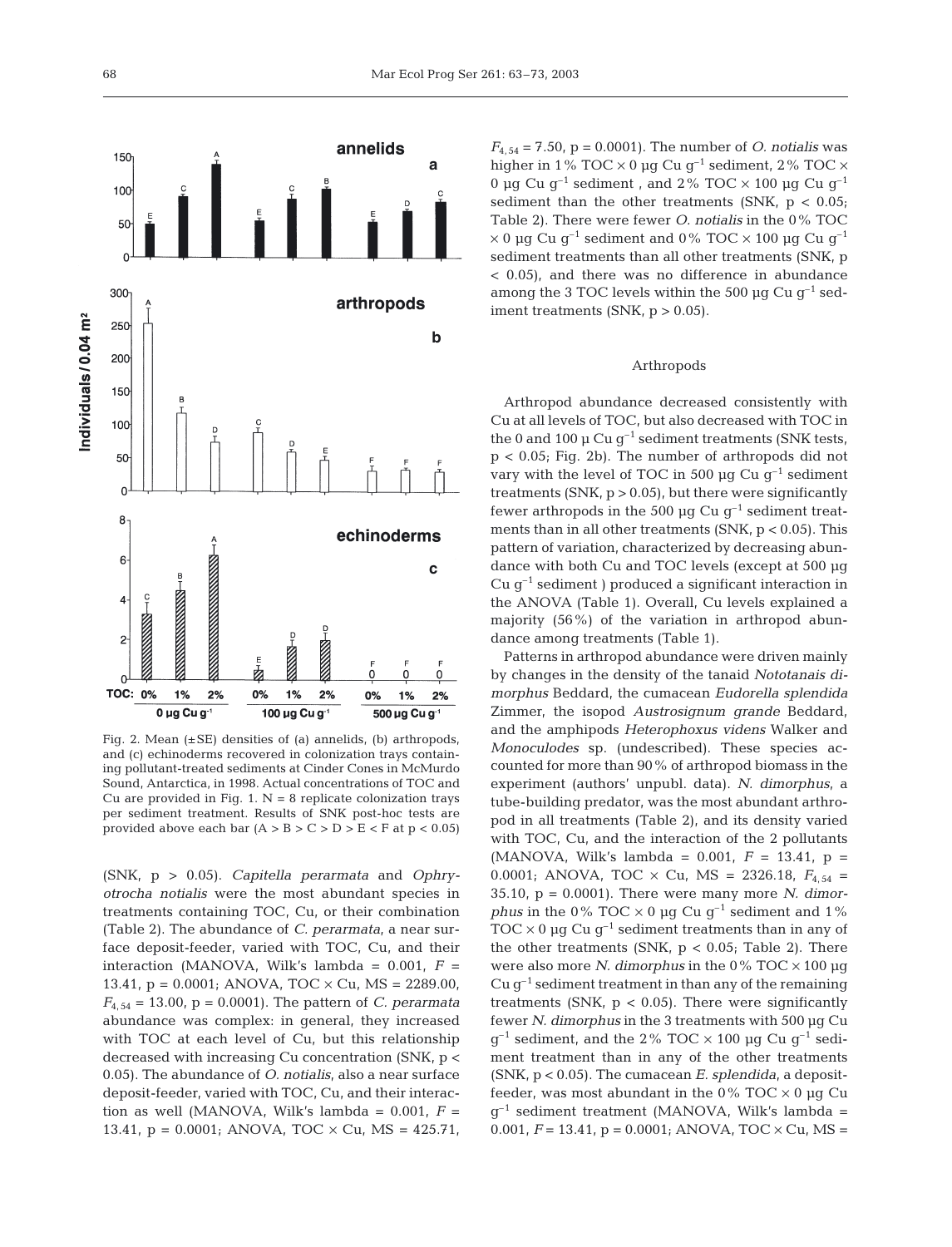Table 2. Mean abundance (±SD) of the most abundant species in sediment treatments. Letters next to values represent results of SNK post-hoc comparisons that were Table 2. Mean abundance (±SD) of the most abundant species in sediment treatments. Letters next to values represent results of SNK post-hoc comparisons that were conducted following MANOVA and univariate ANOVAs (see text). A > B > C > D at p < 0.05 conducted following MANOVA and univariate ANOVAs (see text). A > B > C > D at p < 0.05

|                                                                                  | 0% TOC 1% TOC                                                             | $0~\mu g~Cu~g^{-1}$ sediment                                             | 2% TOC                                                                            | 0% TOC                                                                     | 100 $\mu$ g Cu g <sup>-1</sup> sediment<br>1% TOC                | 2% TOC                                                           | 0% TOC                                                                   | 500 µg Cu g <sup>-1</sup> sediment<br>1% TOC                  | 2% TOC                                                                     |
|----------------------------------------------------------------------------------|---------------------------------------------------------------------------|--------------------------------------------------------------------------|-----------------------------------------------------------------------------------|----------------------------------------------------------------------------|------------------------------------------------------------------|------------------------------------------------------------------|--------------------------------------------------------------------------|---------------------------------------------------------------|----------------------------------------------------------------------------|
| Ophryotorcha notialis<br>Spiophanes tcherniai<br>Capitella perarmata<br>Annelida | $19.9 \pm 7.2^{\text{A}}$<br>$8.2\pm3.8^{\rm D}$<br>$6.5 \pm 3.3^{\circ}$ | $64.1\pm8.7^{\rm B}$<br>$23.3 \pm 7.4^{\text{A}}$<br>$4.4\pm2.5^{\rm B}$ | $109.6\pm25.3^{\mathrm{A}}$<br>$26.3 \pm 7.5^{\mathrm{A}}$<br>$1.1\pm1.9^{\rm B}$ | $19.8\pm5.9^{\mathrm{A}}$<br>$20.1\pm5.9^{\circ}$<br>$4.1 \pm 4.8^{\circ}$ | $72.1 \pm 13.7^B$<br>$1.9\pm3.3^{\rm B}$<br>$13.4\pm8.2^{\rm B}$ | $76.1 \pm 12.8^{\circ}$<br>$29.0 \pm 11.4^{\text{A}}$<br>$\circ$ | $1.1\pm1.1^{\text{B}}$<br>$16.9\pm9.8^{\rm B}$<br>$22.3 \pm 8.6^{\circ}$ | $54.1\pm14.3^{\mathrm{B}}$<br>$15.6\pm6.5^{\rm B}$<br>$\circ$ | $59.8 \pm 13.3^{\mathrm B}$<br>$0.3\pm0.5^{\rm B}$<br>$20.1\pm6.4^{\rm B}$ |
| Nototanais dimorphus<br>Arthropoda<br>Tanaidacea                                 | $92.6 \pm 12.1^{\text{A}}$ 84.9 ± 7.5 <sup>A</sup>                        |                                                                          | $29.7 \pm 5.8^{\circ}$                                                            | $38.0\pm7.0^{\rm B}$                                                       | $22.7 \pm 5.0^{\circ}$                                           | $13.3 \pm 11.8^{\mathrm{D}}$                                     | $12.1 \pm 7.7^{\rm D}$                                                   | $10.0\pm6.1^{\mathrm{D}}$                                     | $12.7 \pm 6.9^{\rm D}$                                                     |
| Eudorella splendida<br>Cumacea                                                   | $46.1 \pm 18.9^{\text{A}}$                                                | $2.0 \pm 4.0^{\circ}$                                                    | $1.6 \pm 1.3 ^{\circ}$                                                            | $9.6 \pm 6.2^{\text{B}}$                                                   | $1.4\pm1.3^{\rm C}$                                              | $1.1\pm1.8^{\rm C}$                                              | $3.1 \pm 2.4^{\circ}$                                                    | $1.3 \pm 1.4^{\rm C}$                                         | $1.1\pm0.7^{\circ}$                                                        |
| Austrosignum grande<br>Isopoda                                                   | $27.1 \pm 10.2^{\text{A}}$ $10.0 \pm 5.6^{\text{B}}$                      |                                                                          | $6.1\pm5.1^{\rm B}$                                                               | $7.9 \pm 2.5^{\circ}$                                                      | $13.6 \pm 4.0^{\rm B}$                                           | $12.6 \pm 6.4^{\circ}$                                           | $8.0 \pm 4.8^{\rm B}$                                                    | $9.7 \pm 7.4^{\,\mathrm{B}}$                                  | $6.6\pm5.1^{\rm B}$                                                        |
| Heterophoxus videns<br>Monoculodes sp.<br>Amphipoda                              | $18.9 \pm 7.5^{A}$<br>$16.7 \pm 5.7^{A}$                                  | $2.0\pm1.6^{\rm B}$<br>$\circ$                                           | $0.7\pm0.8^{\circ}$<br>$0.9 \pm 1.5^{\circ}$                                      | $4.3 \pm 2.4^{\text{B}}$<br>$3.7 \pm 4.1^{\circ}$                          | $1.1\pm1.2^{\rm C}$<br>$1.3\pm1.0^{\rm C}$                       | $0.3\pm1^{\rm C}$<br>$\circ$                                     | $0.3\pm0.5^{\rm C}$<br>$0.3\pm1^{\rm C}$                                 | $0.6 \pm 1.1^{\rm C}$<br>$\subset$                            | $0.3\pm0.5^{\rm C}$<br>$\circ$                                             |
| Odontaster validus<br>Echinoderma<br>Echinoidea<br>Asteriodea                    | 0                                                                         | $2.7 \pm 0.9$                                                            | $3.9 \pm 1.9$                                                                     | $\circ$                                                                    | $1.4 \pm 1.1$                                                    | $2.0 \pm 0.6$                                                    | $\circ$                                                                  | $\circ$                                                       | $\circ$                                                                    |
| Sterichinus neumayeri<br>Abatus shackletoni                                      | $2.3 \pm 1.0$                                                             | $1.9 \pm 0.7$<br>$\circ$                                                 | $1.7 \pm 0.9$<br>$\circ$                                                          | $0.6 \pm 0.5$                                                              | $0.3 \pm 0.5$                                                    | $\circ$<br>$\circ$                                               | $\circ$<br>0                                                             | $\circ$                                                       | $\circ$<br>$\circ$                                                         |

1221.82, *F*4, 54 = 25.79, p = 0.0001; SNK, p < 0.05; Table 2). The 0%  $\text{TOC} \times 100 \mu \text{g}$  Cu g–1 sediment treatment had more *E. splendida* than any of the remaining treatments (SNK, p < 0.05). There were no other differences among treatments (SNK, p < 0.05). The abundance of *A. grande*, another deposit-feeder, showed a pattern similar to *E. splendida* (MANOVA, Wilk's lambda =  $0.001$ ,  $F =$ 13.41,  $p = 0.0001$ ; ANOVA, TOC  $\times$  Cu, MS  $= 386.81, F_{4, 54} = 10.65, p = 0.0001; SNK, p$ < 0.05; Table 2), except that there were no differences among treatments excluding the  $0\%$  TOC  $\times$  0 µg Cu g<sup>-1</sup> sediment treatment, which had a higher abundance than any other treatment (SNK,  $p < 0.05$ ). The density of *H. videns,* a predatory amphipod that preys on small soft-bodied infauna (Oliver & Slattery 1985)*,* varied with TOC, Cu, and their interaction (MANOVA, Wilk's lambda =  $0.001$ ,  $F =$ 13.41,  $p = 0.0001$ ; ANOVA, TOC  $\times$  Cu, MS  $= 207.54$ ,  $F_{4, 54} = 29.92$ ,  $p = 0.0001$ ), as did the density of *Monoculodes* sp., an omnivorous amphipod (MANOVA, Wilk's lambda = 0.001, *F* = 13.41, p = 0.0001; ANOVA, TOC  $\times$  Cu, MS = 152.24,  $F_{4.54}$  =  $24.06$ ,  $p = 0.0001$ ). Like the cumacean and isopod, the 2 species of amphipods were far more abundant in the  $0\%$  TOC  $\times$  0 µg Cu  $q^{-1}$  sediment treatment than any of the other treatments (SNK, p < 0.05; Table 2).

#### Echinoderms

Echinoderm abundance decreased with increasing Cu levels at all levels of TOC (SNK,  $p < 0.05$ ; Fig. 2c), and no echinoderms were found in the 500  $\mu$ q Cu q<sup>-1</sup> sediment treatment. In contrast to arthropods, echinoderms increased with TOC at the 2 lower Cu concentrations (SNK,  $p <$ 0.05). Nevertheless, 81% of the variation in echinoderms among treatments was explained by differences in Cu (Table 1).

Echinoderms colonizing the experiments were the large, epifaunal, highly mobile deposit-feeding asteroid *Odontaster validus* Koehler, the epifaunal urchin *Sterichinus neumayeri* Meissner, and the shallowsubsurface deposit-feeding heart urchin *Abatus shakletoni* Koehler (Table 2). All 3 species are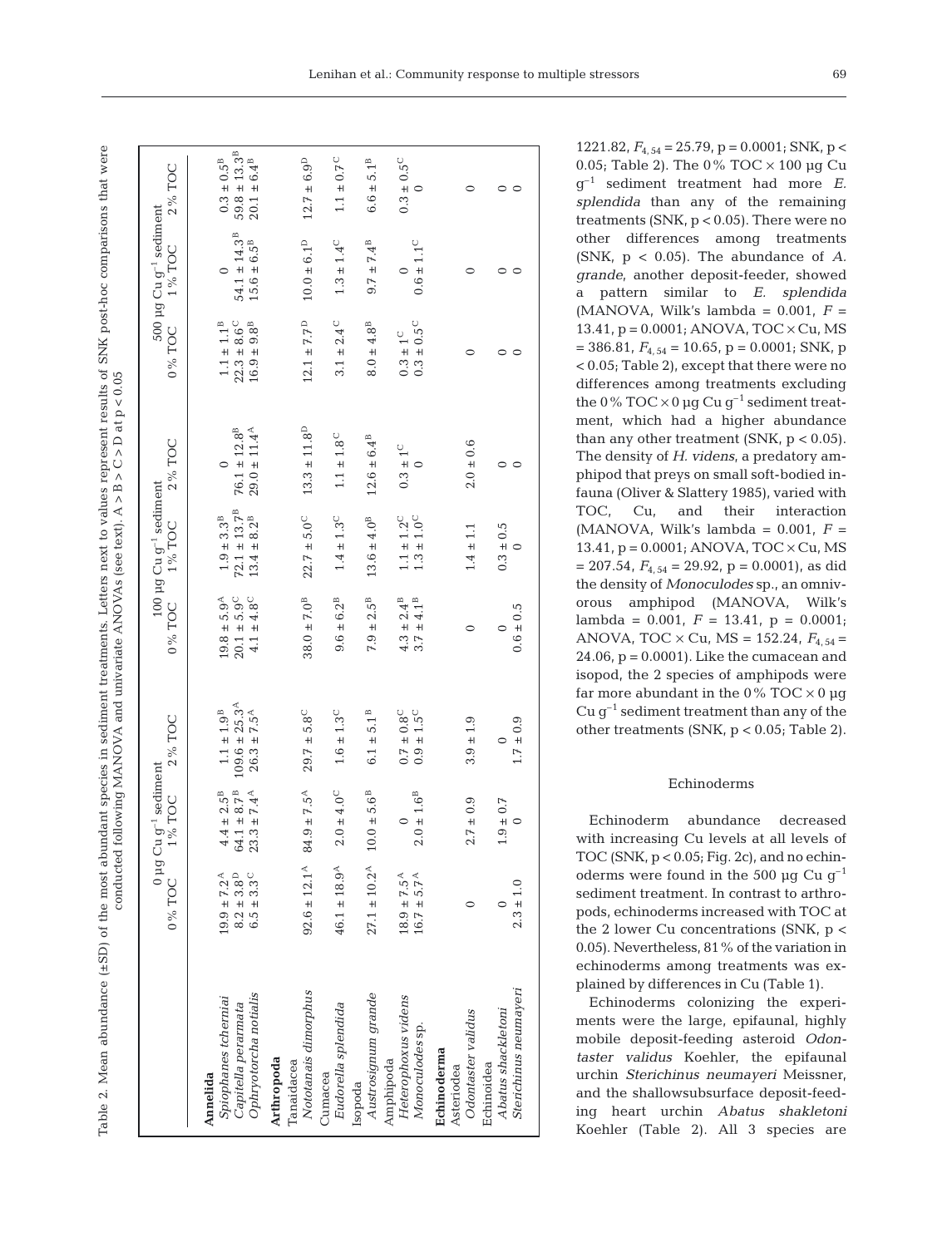attracted to and react quickly to organic enrichment in McMurdo Sound (Dayton et al. 1974). Most *O. validus* and *S. neumayeri* individuals were quite large (4 to 13 cm diameter), indicating that they colonized the trays by immigration as opposed to larval settlement. Some of the *A. shakletoni* were small juveniles, indicating that they had recruited to treatments as larvae. Statistical analyses were not conducted on echinoderm abundance, because they were not found in many of the treatments. For example, no echinoderms were found in treatments with 500  $\mu$ q Cu q<sup>-1</sup> sediment.

#### **DISCUSSION**

The results of our manipulative field experiment indicated that annelids (mainly polychaete worms with opportunistic life history strategies from the families Capitellidae, Dorvilleidae, Orbinidae, and Spionidae) respond positively to organic enrichment at all but the highest levels of toxic contamination, and that arthropods and echinoderms respond negatively to toxicants with or without co-occurring organic enrichment. The positive response of annelids to organic enrichment has long been recognized (e.g. Pearson & Rosenberg 1978). Our results are novel because we reveal how 3 major benthic phyla, including annelids, respond collectively to separate and interactive effects of organic enrichment and toxicants. We predicted the results of our experiment based on well-known, intrinsic genetic (Grassle & Grassle 1974), physiological (Widdows 1985, Gierse et al. 1999), behavioral (Oakden et al. 1984a,b), and ecological (Gray 1974, Dayton & Oliver 1977, Heip et al. 1985, Warwick 1986, 1988, Gray et al. 1990, Lenihan & Oliver 1995) differences among higher taxa of marine soft-sediment invertebrates.

The dominant signal for all phyla in our field experiment was response to a single factor: annelids increased with TOC, and both arthropods and echinoderms declined with Cu. However, results also showed that the interaction, or combined effects, of the 2 pollutant types influenced community response. For example, annelids increased with TOC but also decreased in the highest concentration of Cu, indicating the negative effect of exposure to high levels of toxic contamination. Arthropods decreased with toxic contamination, but also responded negatively to high levels of organic enrichment. Arthropods probably responded negatively to increasing TOC because most species were subsurface-dwelling amphipods, isopods, and cumaceans that were exposed to hypoxia/anoxia or toxic hydrogen sulfide (authors' pers. obs.), both of which result from the microbial decomposition of organic material. Pollution effects were also modified by the burrowing depth of the fauna. Arthropods responded negatively to increasing organic enrichment. but echinoderms responded positively. The positive response of echinoderms to organic enrichment was driven mainly by the asterioid *Odontaster validus* and urchin *Sterichinus neumayeri*, both surface-dwelling deposit-feeders capable of avoiding toxic or hypoxic subsurface conditions. Both species of echinoderms also thrive on organic enrichment (Lenihan et al. 1995).

The pattern of response to TOC, Cu, and the combination of the 2 pollutants exhibited by the 3 phyla is clearly explained by examining the life histories of the most abundant species (Table 2). The most numerous annelids in unpolluted treatments were *Spiophanes tcherniai*, a deep-burrowing, tube-building suspension-feeder that is commonly found in eutrophic areas of McMurdo Sound (Lenihan & Oliver 1995). *S. tcherniai*, and other spionid polyhaetes, are found throughout the world in sediments with low to moderate levels of organic carbon and are rarely found in oligtrophic areas (Fauchauld 1977). In contrast, *Capitella perarmata* and *Ophryotrocha notialis* are the most common genera of polychaetes found in organically enriched sediments in Antarctica (Lenihan & Oliver 1995) and in other regions of the world (e.g. Pearson & Rosenberg 1978). The pattern of response exhibited by the arthropod species was probably related to their physiological sensitivity, trophic level, and/or depth within the sediment in which the organism lives. The most abundant amphipods (*Heterophoxus videns* and *Monoculodes* sp.) inhabit subsurface sediments, so were well exposed to Cu toxicity and to hypoxic conditions in highly enriched treatments. Consequently, few amphipods were found in treatments with 2% TOC or with 500  $\mu$ g Cu g<sup>-1</sup> sediment (Table 2). The observed response of amphipods was also expected because *H. videns* and *Monoculodes* sp. (and many other amphipod species from other regions on earth) are sensitive to toxic contaminants: both species had high rates of mortality when exposed to hydrocarbon and metal contaminated sediments from McMurdo Station in laboratory and field bioassay tests (Lenihan et al. 1995). The most abundant arthropods (*Notanais dimorphus*, *Eudorella splendida*, and *Austrosignum grande*) are all mostly surface-dwelling species, and the latter 2 species are deposit-feeders. All 3 species were found in all treatments, probably because they escaped somewhat from toxic exposure as surface dwellers. In addition, *E. splendida* and *A. grande* were probably attracted to organic enrichment.

#### **General model of community response**

Organically enriched sediments support communities with elevated numbers of annelids (relative to uncontaminated sites; see Pearson & Rosenberg 1978),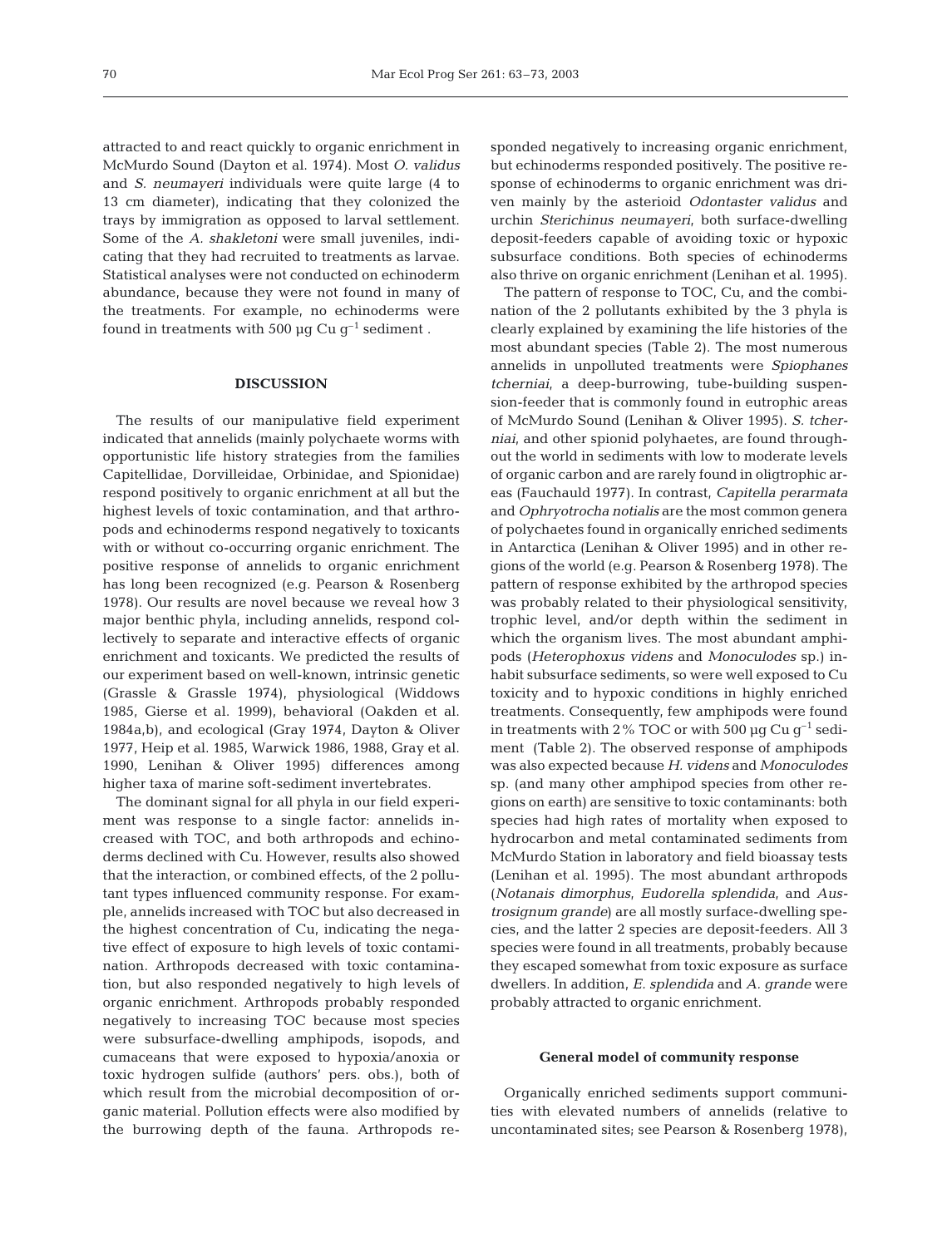while arthropods and echinoderms either exhibit little change, or small increases due to enhanced food availability (Table 3). However, in highly enriched sediments, arthropods decline because of hypoxia/anoxia and exposure to hydrogen sulfide. In toxicant-contaminated sediments, arthropods and echinoderms are greatly diminished in abundance, with little change or small reductions in annelids. In sediments with both forms of contamination, annelid abundance increases (although with a lower magnitude than in enrichedonly sediments), while the abundances of both arthropods and echinoderms decline. Declines in all 3 phyla are probable in sediments with high levels of TOC and/or toxicants because (1) hypoxia/anoxia and toxic hydrogen sulfide are produced in highly enriched sediments (Fenchel & Riedl 1970) and (2) most animals are not able to detoxify or tolerate extremely high levels of many toxicants.

Efforts to monitor, assess, and protect natural systems from contaminant exposure is beginning to shift from a single-contaminant, single-species emphasis toward identifying how multiple contaminants (or disturbances) influence whole communities at varying spatial scales (e.g. Clarke et al. 1997, US EPA 2000, Peterson 2001). Pollution community indices used today provide a measure of the magnitude of community disturbance (Raffaelli & Mason 1981, Warwick 1986, Somerfield & Clarke 1995, Maurer et al. 1999) but allow only weak inference about causes. In contrast, our qualitative model provides a potential means of directly linking specific types (TOC and Cu) and even broad levels of generic pollutant types (organic enrichment and toxicants) with changes in multi-species assemblages. Use of a finer taxonomic scale than phyla, especially trophic group, may improve the accu-

racy of predicting and recognizing community responses to specific contaminant types (H. S. Lenihan & C. H. Peterson unpubl. data). Nevertheless, our results indicate that at the coarse taxonomic level of phyla, community responses to the separate and combined effects of the 2 major pollutant types are predictable and fairly easy to identify. We suggest that the predictions of our community response model be tested in other marine ecosystems with manipulative experiments as well as meta-analysis of data collected in pollution monitoring programs.

How are adequate control sites to be located in a monitoring program with which to compare presumptive impacted communities using our model based on relative abundances of the 3 phyla? Coastal marine pollution monitoring programs with the most powerful field assessment designs include sampling sites with high, medium, and low levels of contamination that share similar environmental conditions (e.g. Before-After-Control-Impact-Paired Series designs; see Schmitt & Osenberg 1996). However, most monitoring programs do not include spatio-temporal pairing of environmentally similar control and impact sites but, instead, contain stations located along gradients of decreasing impacts. Our model for detecting community impacts of organic enrichment and toxicants can be used with either approach. Descriptions of community patterns from relatively pristine sites or ends of contamination gradients provide the best available biological background, specifically the phylum level structure of infaunal communities, with which communities at impacted sites should be compared. Of course, obvious differences in environmental conditions (e.g. salinity, flow, and sediment type) among sites must be considered and controlled. For systems where adequate control sites or gradient ends are

Table 3. Relative changes in the abundance of soft-sediment macrofaunal annelids, arthropods, and echinoderms in response to organic enrichment, toxic contamination, and a combination of both forms of pollution. Abundance changes are those relative to reference communities in uncontaminated sediments with similar environmental conditions and species pool. Arrows denote large changes relative to reference communities

|                                               | Annelids                                  | Arthropods                                    | Echinoderms                                   |
|-----------------------------------------------|-------------------------------------------|-----------------------------------------------|-----------------------------------------------|
| Organic enrichment <sup>a</sup>               |                                           | Small increase<br>small decrease <sup>b</sup> | Small increase<br>small decrease <sup>b</sup> |
| Toxic contamination                           | No change,<br>small decrease <sup>c</sup> |                                               | ◡                                             |
| Organic enrichment and<br>Toxic contamination |                                           |                                               | J                                             |

<sup>a</sup>Range in total organic carbon (TOC): 0 to 6% by weight in sediments. Few macroorganisms inhabit extremely enriched (>6% TOC by weight) sediments, because these sediments are hypoxic/anoxic and produce toxic hydrogen sulfide

<sup>b</sup>Small increases in arthropods and echinoderms result from enhanced food supply (including increases in annelid prey species). Subsequent small decreases in both phyla with increased enrichment result from hypoxia/anoxia and production of hydrogen sulfide

c Annelids usually display no change or small decreases with most forms of toxic contamination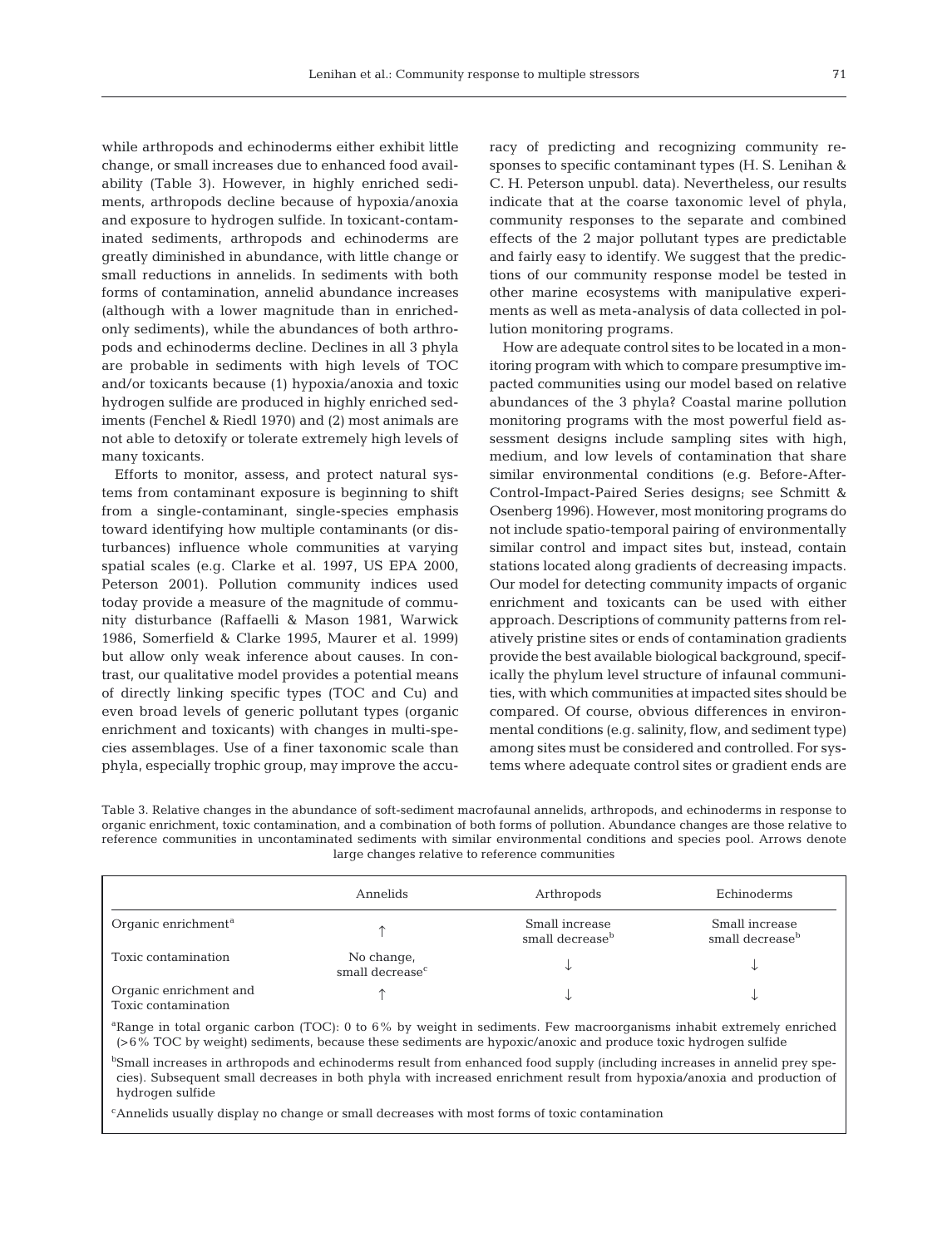difficult to identify, there may be natural history information on community structure for the contaminated site that can help identify a baseline community (i.e. temporal control) that existed prior to contamination. In addition, there is a huge volume of literature available describing the general community patterns that are to be expected for a given set of environmental conditions (e.g. Lenihan & Micheli 2001).

#### **Ecological significance**

A major conclusion of our study is that the direct effects of chemical contaminants on soft-sediment infaunal community structure appear clearly, unconfounded by indirect biological interactions that would probably prevent such inference in other marine communities. For example, a long history of experimental work indicates that indirect biological effects (e.g. where the effects of one species on a second species are mediated by a third species) have a major influence on community structure in rocky intertidal systems (e.g. Paine 1966, Menge 1995, Menge & Branch 2001, and see Micheli et al. 2002 for a recent example in the deep sea). Indirect biological effects can also help structure soft-sediment communities (Ambrose 1984, 1991), although the universality of their importance has yet to be proven (Olafsson et al. 1994). We found that, in spite of potential indirect effects of predation, biological disturbance, competition, and positive interactions, the direct effects of the 2 major pollutant types (organic enrichment and toxicants) were obvious in Antarctic benthic soft-sediment communities. Whether the same pattern exists in temperate or tropical latitude communities is untested but is probable because many of the phyla, families, and genera that colonized our experiments are also found in soft-sediment communities worldwide. Our finding is a significant ecological discovery because it provides yet another example of how functionally different soft-sediment communities are compared with communities in the rocky intertidal. Prior work by Peterson (1979) showed that competitive exclusion rarely determines soft-sediment community structure as it does so commonly in the rocky intertidal (Menge & Branch 2001). Results of our experiment underscore another potentially important difference between the 2 systems: soft-sediment communities are less susceptible to variation due to indirect biotic interactions than rocky intertidal communities.

*Acknowledgements*. This project was funded by National Science Foundation Grant OPP-59088 to C.H.P. and H.S.L. Further support was provided by the US Minerals Management Service and the Pew Foundation. We thank R. Robbins, R. Score, and many others at the Crary Environmental Science Center at McMurdo Station for help in various aspects of this

study. J. Byers, L. Hill, and M. Paddock helped by scubadiving and conducting laboratory work. A. Bonnema, J. Geotzl, E. Landrau, C. Roberts, M. Stephenson, and others at the Moss Landing Marine Pollution Studies Laboratory conducted chemical analyses. D. Colby helped with statistical analyses, and S. Anghera, M. Kay, F. Micheli, W. Murdoch, P. Kareiva, S. Powers, M. Piehler, E. Sotka, and 3 anonymous reviewers helped improve the manuscript.

#### LITERATURE CITED

- Ambrose WG Jr (1984) Role of predatory infauna in structuring marine soft-bottom communities. Mar Ecol Prog Ser 17:109–115
- Ambrose WG Jr (1991) Are infaunal predators important in structuring marine soft-sediment communities? Am Zool 31:849–860
- Bryan GW, Langston WJ (1992) Bioavailability, accumulation, and effects of heavy metals in sediments with special reference to United Kingdom estuaries. Environ Pollut 76:89–131
- Clarke RB, Frid C, Attrill M (1997) Marine pollution. Oxford University Press, Oxford
- Dayton PK, Oliver JS (1977) Antarctic soft-bottom benthos in oligotrophic and eutrophication environments. Science 197:55–58
- Dayton PK, Robilliard GA, DeVries AL (1969) Anchor ice formation in McMurdo Sound, Antarctica and its biological effects. Science 163:273–275
- Dayton PK, Robilliard GA, Paine RT, Dayton LB (1974) Biologial accommodation in the benthic community of McMurdo Station, Antarctica. Ecol Monogr 44:105–128
- Diaz RJ, Rosenberg R (1995) Marine benthic hypoxia: a review of its ecological effects and the behavioral responses of benthic macrofauna. Oceanogr Mar Biol Annu Rev 33:245–303
- Fauchauld T (1977) The polychaete worms. Nat Hist Mus Los Angeles Sci Ser 28:1–188
- Fenchel T, Bernard C (1995) Mats of colourless sulphur bacteria. 1. Major microbial processes. Mar Ecol Prog Ser 128: 161–170
- Fenchel T, Riedl RJ (1970) The sulfide system: new biotic community underneath the oxidized layer in marine sand bottoms. Mar Biol 7:255–268
- Furness RW, Rainbow PS (1990) Heavy metals in the marine environment. CRC Press, Boca Raton, FL
- Giere O, Preusse JH, Dubilier N (1999) *Tubificiodes benedii* (Tubificidae: Oligochaeta)—a pioneer in hypoxia and sulfidic environments: an overview of adaptive pathways. Hydrobiologia 406:235–241
- Grassle JF, Grassle JP (1974) Opportunistic life histories and genetic systems in marine benthic polychaetes. J Mar Res 32:253–284
- Gray JS (1974) Animal-sediment relationships. Oceanogr Mar Biol Annu Rev 12:223–261
- Gray JS, Clarke KR, Warwick RM, Hobbs G (1990) Detection of initial effects of pollution on marine benthos: an example from the Ekofisk and Eldfisk oilfields, North Sea. Mar Ecol Prog Ser 66:285–299
- Heip C, Vincx M, Vranken G (1985) The ecology of marine nematodes. Oceanogr Mar Biol Annu Rev 23:399–489
- Howington JP, McFeters GA, Barry JP, Smith JJ (1992) Distribution of the McMurdo Station sewage plume. Mar Pollut Bull 25:324–327
- James MO (1989) Biotransformation and disposition of PAH in aquatic invertebrates. In: Varanasi U (ed) Metabolism of polycyclic aromatic hydrocarbons in the aquatic environment. CRC Press, Boca Raton, FL, p 69–91